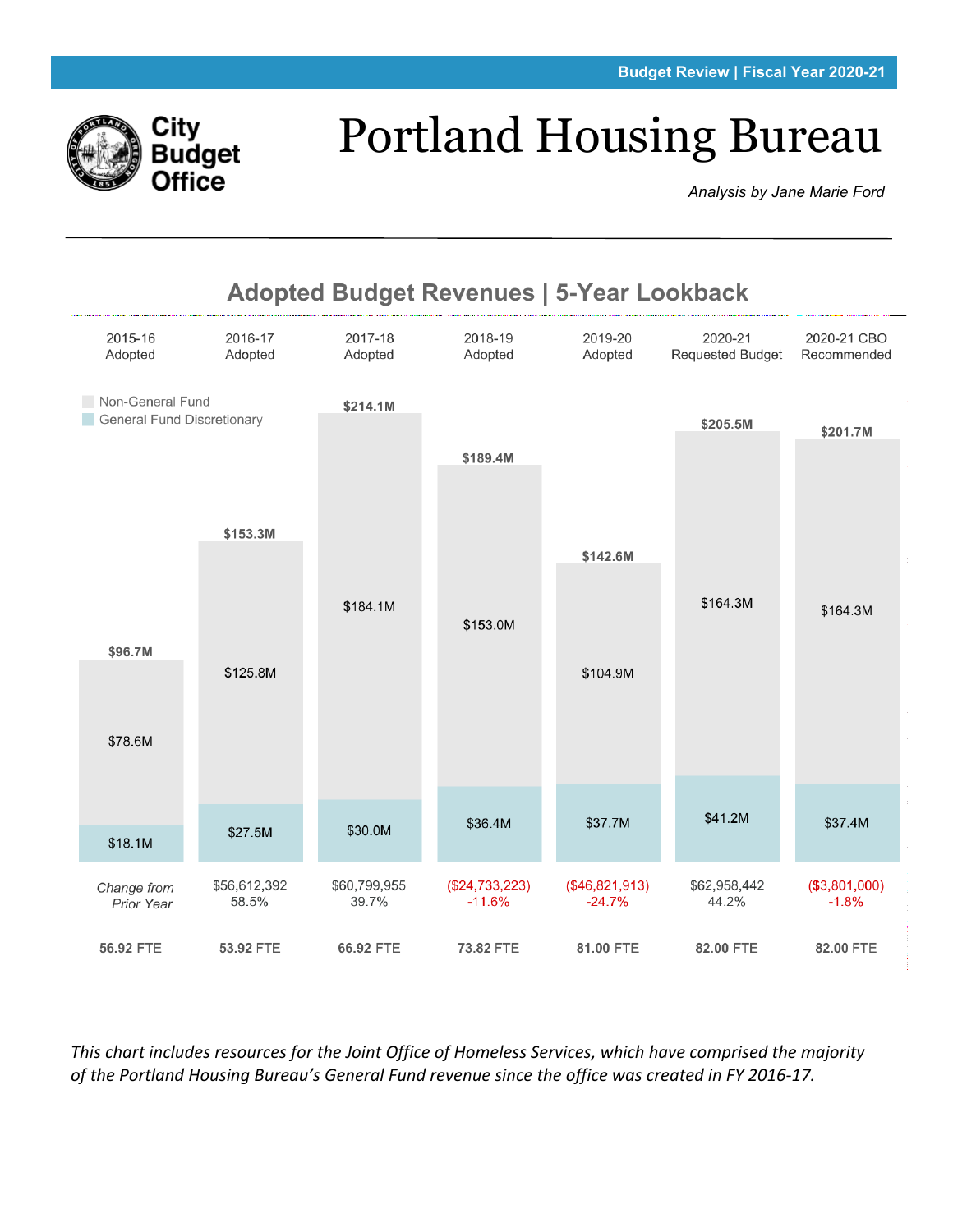## **INTRODUCTION**

Last year, Council voted to extend the State of Housing Emergency through April 2021 for a total of fiveand-a-half years since the City first declared the state of emergency. The financial commitment from Council, Portland Housing Bureau, and local and regional voters to reduce unmet housing need is reflected not only in the increase in size but number of funding streams that have supported the Portland Housing Bureau's budget for affordable housing development, homeownership opportunities and retention, and rental services. $1$ 

In FY 2020-21, the bureau is requesting \$650,000 in one-time resources to pilot a coordinated community development approach to mitigating displacement, building off of current successful strategies related to renter support and homeowner retention services. CBO has recommended that Council consider supporting this decision package based on available resources, including potential current year underspending.

This package highlights two of the bureaus many workstreams, some of which have relied on serial onetime investments during the economic expansion and State of Housing Emergency and others that are connected to revenue streams that will expire over the next several years. As PHB begins to summit the second peak of historic funding levels in FY 2020-21, CBO notes the importance of PHB and Council identifying what the bureau will look like in five, ten, and fifteen years, as choices made now will impact what resources are available and what programs are prioritized.

## **BASE BUDGET KEY ISSUES**

### **Historic Revenue Expansion**

The Portland Housing Bureau (PHB) is currently in the midst of historic funding levels driven by increasing the bureau's General Fund allocation<sup>[2](#page-1-1)</sup>, the percentage of Urban Renewal dollars dedicated to affordable housing, two revenue streams related to short-term rentals, two different affordable

This chart illustrates the spike in investments following the State of Housing Emergency, with a second peak as new bond resources are disbursed over the next few years. The slope drops significantly as bond resources are spent and Urban Renewal dollars expire.



<span id="page-1-0"></span> $1$  Funding and programming supported through the Joint Office of Homeless Services are discussed in a separate review. Charts and figures in this document exclude those resources, which total \$38.9 million in the FY 2020-21 Requested Budget, unless otherwise noted.

<span id="page-1-1"></span> $<sup>2</sup>$  Although the significant majority of this increase has gone toward the Joint Office of Homeless Services, Council has also</sup>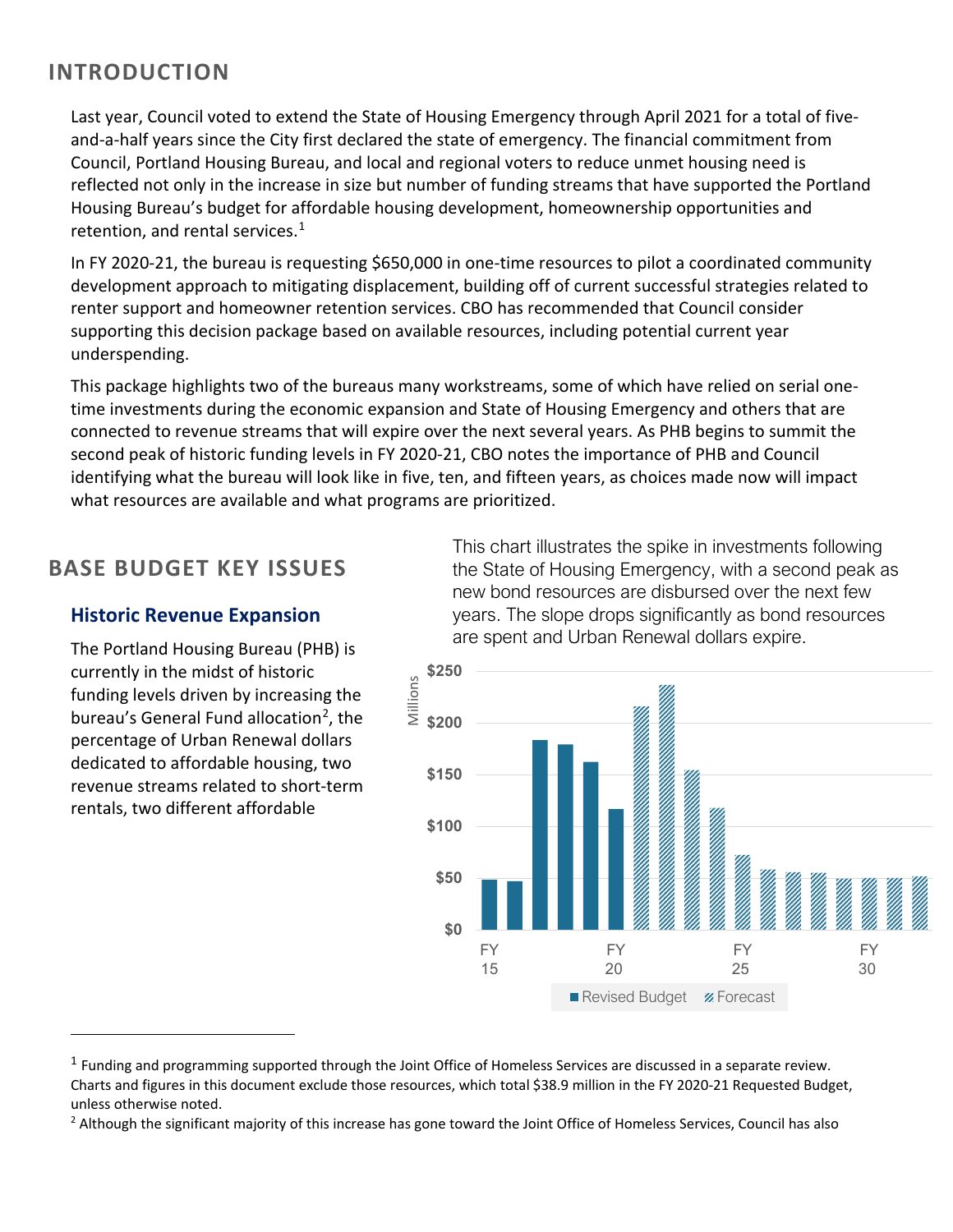housing bonds<sup>[3](#page-2-0)</sup>, the Construction Excise Tax, Inclusionary Housing fee-in-lieu, and the Rental Registration fee.

The bureau has worked to weave these new funding streams into the existing revenue pool to mitigate funding restrictions, support operations, and ensure geographic equity in service levels across the City. PHB has provided an excellent overview of each fund and risks to revenues and expenditures over the five-year forecast in its FY 2020-21 [Requested Budget.](https://www.portlandoregon.gov/cbo/article/752772) After the projected peak in FY 2021-22, bond spending will ramp down, driving reductions in service levels and staffing. The bureau looks out further into the future to discuss the impact of the expiration of Tax Increment Financing and bond resources on PHB operations, which significantly diminishes revenue to support affordable housing production and homeownership programs.

After the sudden and dramatic expansion of services, now is the time to identify sustainable ongoing funding streams and strategic goals for the bureau beyond the immediate five-year forecast. Absent new investments, the bureau's more flexible funding sources – including General Fund resources, the Construction Excise Tax, and different Housing Investment Fund revenue streams – will need to be strategically deployed to meet operational, performance, and equity goals.

#### **Short-Term Rental Revenue**

One of the bureau's most flexible funding streams comes from short-term rental (STR) revenue, which includes both a tax approved by Council in 2015<sup>[4](#page-2-1)</sup> and a new surcharge adopted in 2018<sup>5</sup>. To date, this revenue has funded a variety of program areas, primarily housing development support and non-bond eligible costs. In the five-year forecast, the bureau plans to use these resources predominantly for additional non-bond eligible costs and to fund staff: by FY 2024-25, PHB currently expects to support approximately 28% of total bureau personnel costs with the City's portion of the transient lodging tax on short-term rental revenues (up from 4% in the current year).

The current forecast for both types of short-term rental revenues shares a similar outlook to the General Fund. It is possible that the dynamic regulatory environment of short-term rentals could impact future collections, as increased enforcement could reduce the number of units paying the tax and fee through STR platforms.

PHB is using conservative assumptions in for the tax and includes no revenue in the forecast for the \$4/night surcharge, which has yielded \$3.4 million over the past year-and-a-half. However, current trends suggest that revenue will likely exceed the bureau's projections at least in the near future, providing additional resources to fund costs that cannot be covered by more restricted funding sources.

<span id="page-2-0"></span>allocated significant resources for rental services, low-income home repair, and other programming retained in PHB's budget. <sup>3</sup> The forecast chart does not include resources for the Metro Affordable Housing Bond as the intergovernmental agreement is still in negotiation. Although an estimated \$211 million will go toward supporting projects in Portland, these funds may be disbursed directly to project escrow accounts and therefore not reflected in PHB's budget.

<span id="page-2-1"></span><sup>4</sup> See Resolution 37170, December 16, 2015.

<span id="page-2-2"></span><sup>5</sup> See Ordinance 189031 as amended [\(https://efiles.portlandoregon.gov/Record/12065998/\)](https://efiles.portlandoregon.gov/Record/12065998/) and City Code Chapter 6.09 Nightly Fee on Short-Term Rentals [\(https://www.portlandoregon.gov/citycode/77648\)](https://www.portlandoregon.gov/citycode/77648).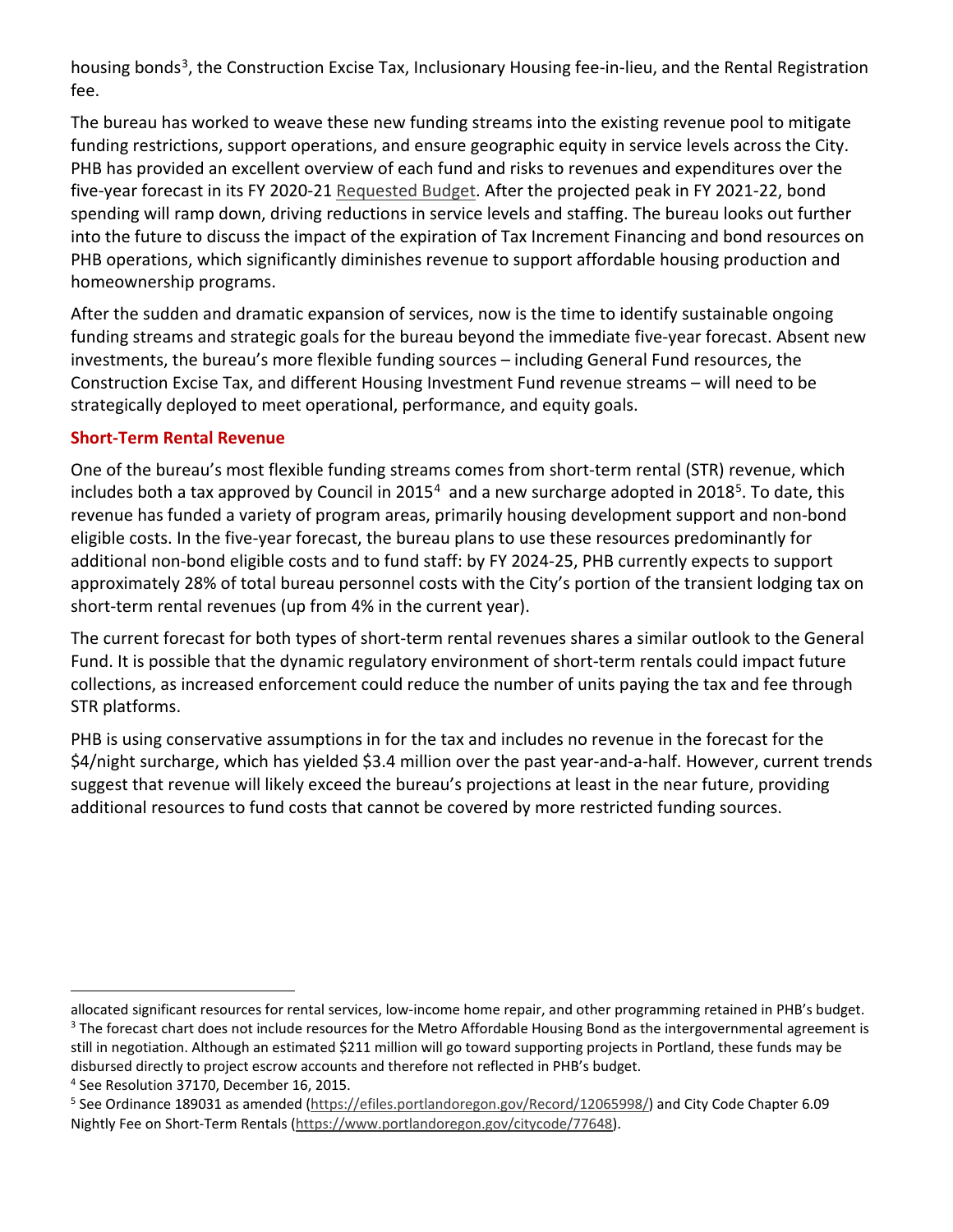STR revenue has steadily increased over the last few years and consistently exceeded original projections. Assuming no immediate decline in resources, this will be an important flexible funding source for the bureau moving forward.



## **Affordable Housing Bond Implementation**

Implementation of both Portland and Metro affordable housing bond resources remains a major focus for PHB over the next five years. In September 2019, nine new projects were announced that put the City on track to meet the Portland Affordable Housing Bond goals, including exceeding total unit production goals by 10%.<sup>[6](#page-3-0)</sup> This is especially impressive given the changes the bureau had to navigate when, two years into bond implementation, voters approved a constitutional amendment allowing PHB to shift course away from developing or acquiring housing as City-owned capital assets toward the bureau's typical model of lending resources to third-party developers. This strategy has the benefit of allowing the City to leverage other resources, including federal tax credits, to increase the number of units that can be created with General Obligation bond resources. This same approach will be used for Metro Affordable Housing Bond resources.

#### **Funding Delivery Costs**

The key challenge presented by this change is in how the bureau will fund bond administrative costs, which are capped at 7% for the Portland bond and 2.1% for the City's portion of the Metro bond. Typically, General Obligation bond delivery costs are able to be capitalized and reimbursed through bond proceeds. In this situation, there are several unique factors that complicate recovery of both past and future administrative and program delivery costs.

All of the Portland bond spending in the first few years went toward acquisition rather than construction of new units. This matters from an accounting perspective, as there is a narrow window to be able to capitalize and chart costs associated with assets (15 to 90 days) compared to construction projects (which usually take several years). The bureau had intended to be able to capitalize more of the bond administrative costs with future construction projects.

<span id="page-3-0"></span> $6$  2019 Progress Report: Portland's Housing Bond. Available at https://tinyurl.com/tvce8gw.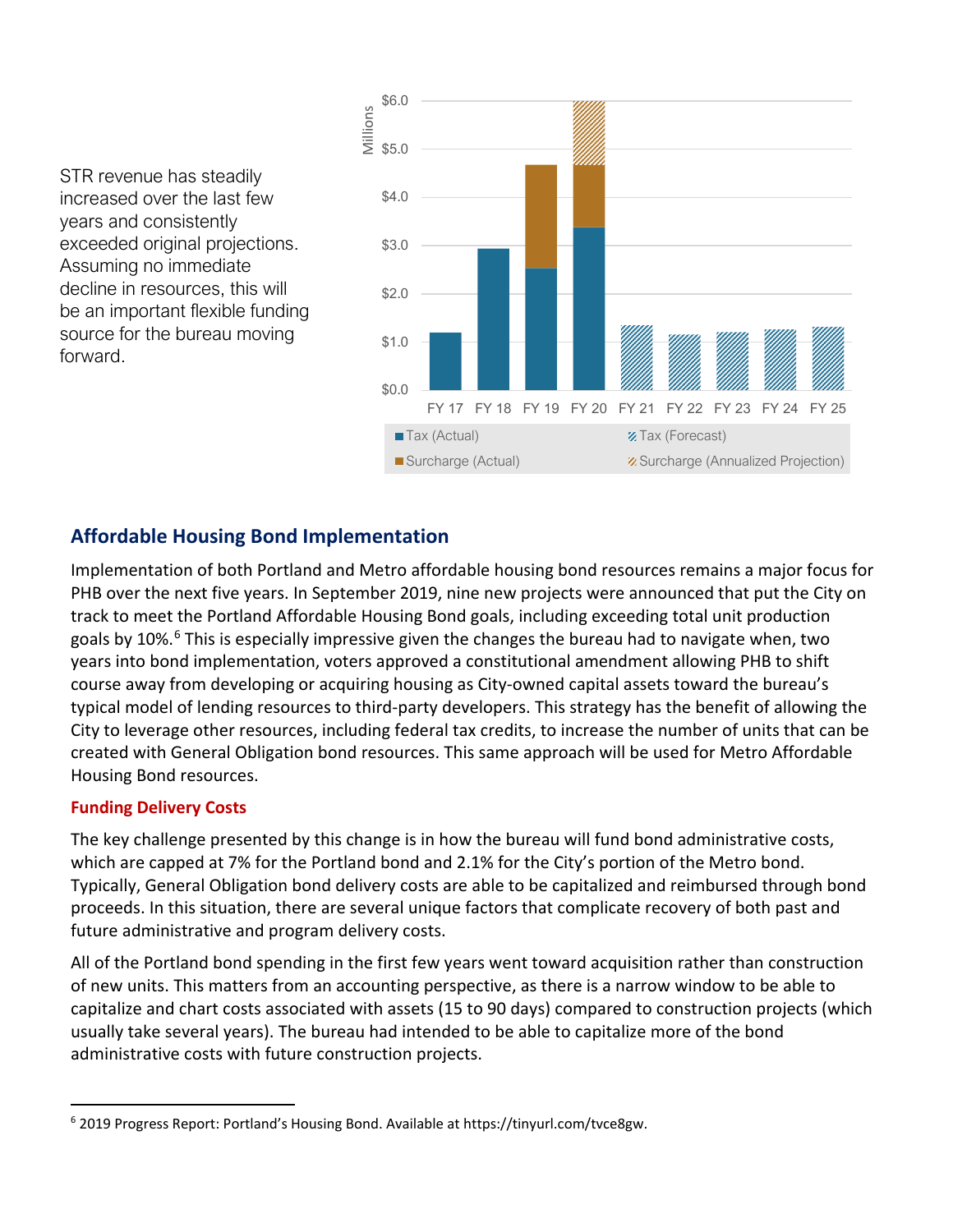However, PHB will now be allocating the remaining Portland bond funds to third-party developers and therefore not creating additional City-owned capital projects that could be charged for administrative costs. The bureau has partly solved this issue by working with Debt Management to create a new program delivery fee that will allow the bureau to recover direct and indirect (including administration) costs associated with development. As currently envisioned, the fee would be set at 7% and yield a total of \$13.4 million. Even including prior year spending, this is still well below the administrative cap, but may not be sufficient to fund all projected bureau costs associated with bond delivery, including General Fund overhead.

PHB's five-year forecast currently does not include costs or revenue associated with the Metro Bond. Council has not yet approved the Local Implementation Strategy, and the intergovernmental agreement with Metro is still in negotiation. Given the significant cap on administrative expenditures, the bureau is working to limit the City's program delivery costs.

To date, the bureau has subsidized bond administrative costs, program delivery expenses and leveraged bond funds with property acquisitions with a total of just under \$7.0 million from the City's share of transient lodging tax on short-term rental revenues and another \$1.9 million from the main Housing Investment Fund. Other strategies could include reassessing the program delivery fee to ensure that the full cost of delivery is recovered.

#### **Permanent Supportive Housing**

Both the Portland and Metro bonds have targets for the number of permanent supportive housing (PSH) units developed, a goal that is echoed in the joint City and County commitment to add a total of 2,000 PSH units to the local housing system over a ten-year period. These are the most deeply affordable units, requiring the highest rent and operating subsidies and additional service dollars in order to serve individuals and households with more complex needs.

Over the last two years, nearly 800 new supportive housing units have gone into operation or are in the development pipeline. Another 10 units are anticipated to be developed through Portland bond resources and 300 units with Metro bond resources. This leaves an additional 890 units to be identified to fulfill the 2,000-unit target.

As more units come online, the City's Risk Mitigation Pool (RMP) is projecting a significant increase in claims paid out to help project owners support the cost of repairs and operational funding gaps that can occur with permanent supportive housing units. The pool was created by the City in 2005 with \$800,000; resources have been drawn down slowly over the past 15 years, but payouts have ticked up more recently as the number and size of supportive housing units subscribed to the pool increases.

Risk Mitigation Pool Claims have increased significantly over the past three years, drawing the balance down to an estimated ~\$230,000 by the end of FY 2019-20. Annual payouts are expected to grow dramatically as more PSH units come online.

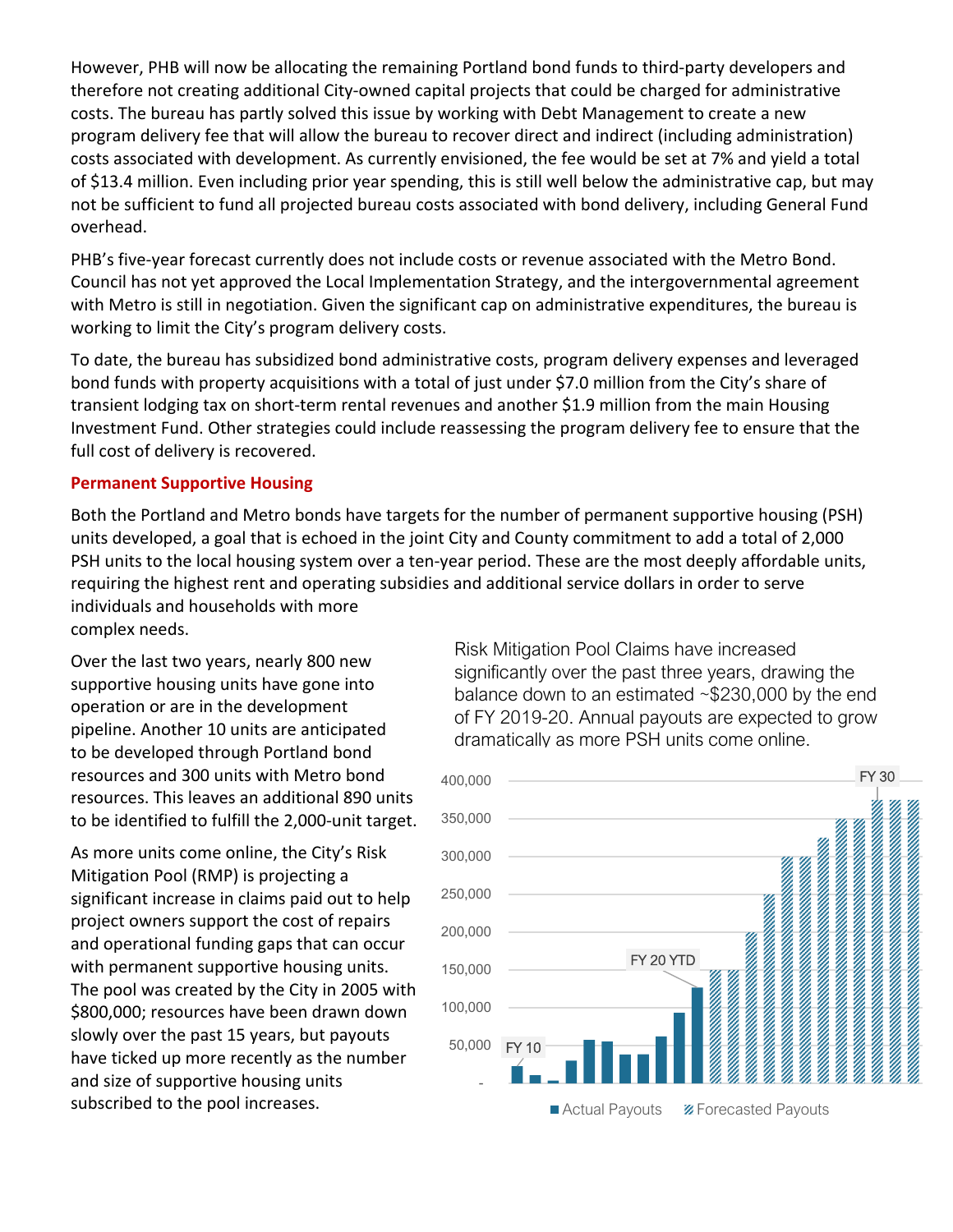The bureau is planning to replenish the pool with General Fund resources retained in PHB's budget for supportive housing, estimated at \$322,400 in FY 2020-21 and a total of approximately \$3.2 million over the twelve-year forecast. Although relatively small in the context of the bureau's total budget, this represents a tradeoff with other services without dedicated funding stream. Adequately funding this pool is part of the larger regional and statewide supportive housing conversation, and could potentially draw other public and private resources to help increase the number of units that can be supported.<sup>[7](#page-5-0)</sup>

# **DECISION PACKAGES**

## **Community Development Mitigating Displacement**

*DP 9608, \$650,000* 

#### **Request Summary**

The Mayor's FY 2020-21 Budget Guidance included as one of seven priority issue areas a directive for the Bureau of Planning and Sustainability, the Portland Housing Bureau, the Portland Bureau of Transportation, and Prosper Portland to develop, implement, and manage equitable community development while mitigating displacement alongside infrastructure bureau partners. This effort was expected to include:

- 1. Collaboration alongside Portlanders to center community needs;
- 2. Improvement of East Portland to catalyze equitable and sustainable community development; and
- 3. Prioritization of residents who have displaced or who are at risk of displacement to achieve shared economic prosperity.

For FY 2020-21, the Housing Bureau, Bureau of Planning & Sustainability, and Prosper Portland put forward a collective one-time General Fund ask of \$1.14 million to support specific activities, which is actually anticipated to total \$3.42 million over three years. This is referred to below as the "pilot" to distinguish from broader City anti-displacement efforts.

PHB's portion of this ask includes \$650,000 to scale housing anti-displacement and stabilization interventions, including homeowner support and renter services. This funding would primarily scale existing programming to enhance services in Outer Division and Rosewood.

#### **Offset Summary**

The Mayor's Budget guidance directed bureaus to identify a 50% offset for any new General Fund requests. PHB has identified \$325,000 in existing funding for the to-be-developed East Portland Initiative as leverage; this does not offset the cost to implement this package, but the bureau may provide additional weight to grant proposals under the East Portland Initiative that enhance, support, or scale the pilot effort.

<span id="page-5-0"></span> $7$  Portland is listed as a case study along three other jurisdictions for Engaging & Supporting Landlords through Risk Mitigation Funds. The section on Portland highlights efforts specific efforts to end veteran homelessness, which is part of the broader RMP. Other jurisdictions have included funding from local government contributions, fee revenue, philanthropic partners, and property management firms. See<https://tinyurl.com/tbrttwh> for the white paper from the Untied States Interagency Council on Homelessness.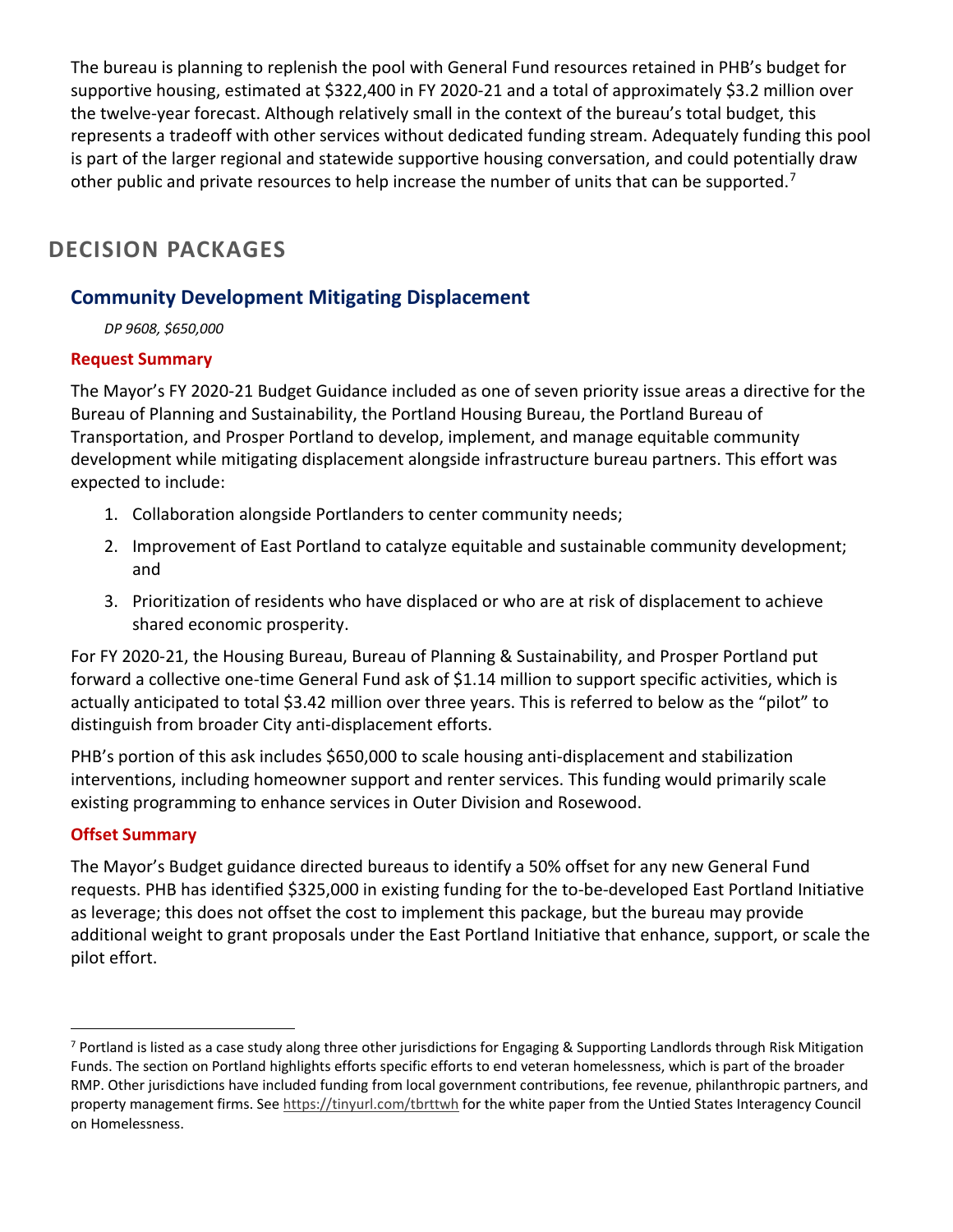#### **CBO Analysis**

Portland joins cities across the nation in experiencing an influx of residents and investments following the recession. This economic prosperity has not been experienced equally by all community members, and rapidly rising rents and cost of living have pushed many residents out of their homes and some into homelessness. Many cities have adopted or are in the process of creating anti-displacement plans<sup>[8](#page-6-0)</sup>, which generally center on strategies to increase overall housing supply and regulated affordable housing units; implement broader economic and employment development programs; create or strengthen renter protections and services; and provide education, technical assistance, home repair, and tax abatement and/or subsidies to low- and moderate-income homeowners. There is also a strong thread throughout these efforts to work in partnership with impacted communities, recognizing that historically underrepresented communities – including those who are low-income, renters, communities of color, people with disabilities, immigrants and refugees – have often been excluded from the planning process.

#### *Background: East Portland Funding & Anti-Displacement Efforts at the Portland Housing Bureau*

Although Portland is still developing its formal Anti-Displacement Plan, the City adopted a number of housing-specific strategies to combat displacement in the [2035 Comprehensive Plan.](https://tinyurl.com/t8nkwl9)<sup>[9](#page-6-1)</sup> PHB reflected some of these priorities in its FY 2016-17 Requested Budget to provide focused services to households in East Portland that were at risk of displacement due to neighborhood revitalization and increased cost of living rippling outside of the urban core. This included the following new ongoing General Fund investments:

- \$500,000 for home repair services to help low-income homeowners stay safely and stably housed;
- \$300,000 for homeowner retention services, such as legal aid, estate planning, and outreach and education; and
- \$1.5 million for a new Rental Rehabilitation program to provide conditional grants for owners of rental properties to address outstanding code violations in exchange for regulated affordability to help reduce potential rent increases in historically more affordable neighborhoods.

The [home repair](http://pdx.maps.arcgis.com/apps/webappviewer/index.html?id=00313132b12741dea9e53aa14918af42)<sup>[10](#page-6-2)</sup> and homeowner retention services were implemented as expected. The Rental Rehabilitation program never moved forward due to a variety of reasons. Of the original \$1.5 million allocated for this program, \$110,000 returned to the General Fund and the remaining revenue was redistributed to support rental services, home repair programming, and a new East Portland Initiative; the request for FY 2020-21 described below scales, adds new capacity, or leverages each of these programs.

#### *FY 2020-21 Request: Community Development Mitigating Displacement Pilot*

The goal of the pilot is to test an approach to coordinating and sequencing bureau interventions prior to major public capital investments that are likely to result in increased property values, taxes, rents, and other cost of living increases. PHB's request focuses on renter and homeowner interventions, including:

\$300,000 for culturally specific high-risk building and anti-displacement case management

<span id="page-6-0"></span><sup>8</sup> This includes: Austin, TX; Hudson, NY; Los Angeles County; Milwaukee, WI; Minneapolis, MN; Oakland, CA; Philadelphia, PA; Sacramento, CA; San Jose, CA; Seattle, WA; Vancouver, WA.

<span id="page-6-1"></span><sup>9</sup> Available at https://tinyurl.com/t8nkwl9

<span id="page-6-2"></span><sup>&</sup>lt;sup>10</sup> The Portland Housing Bureau created a map that shows all home repair grants and loans funded by the bureau from February 12, 2016 through February 12, 2020, available a[t https://tinyurl.com/rvb4ouf.](https://tinyurl.com/rvb4ouf) There is a concentration of investments in Urban Renewal Areas, which have additional dollars available for home repair. However, the map highlights the Citywide need for services and importance of geographically flexible revenue sources.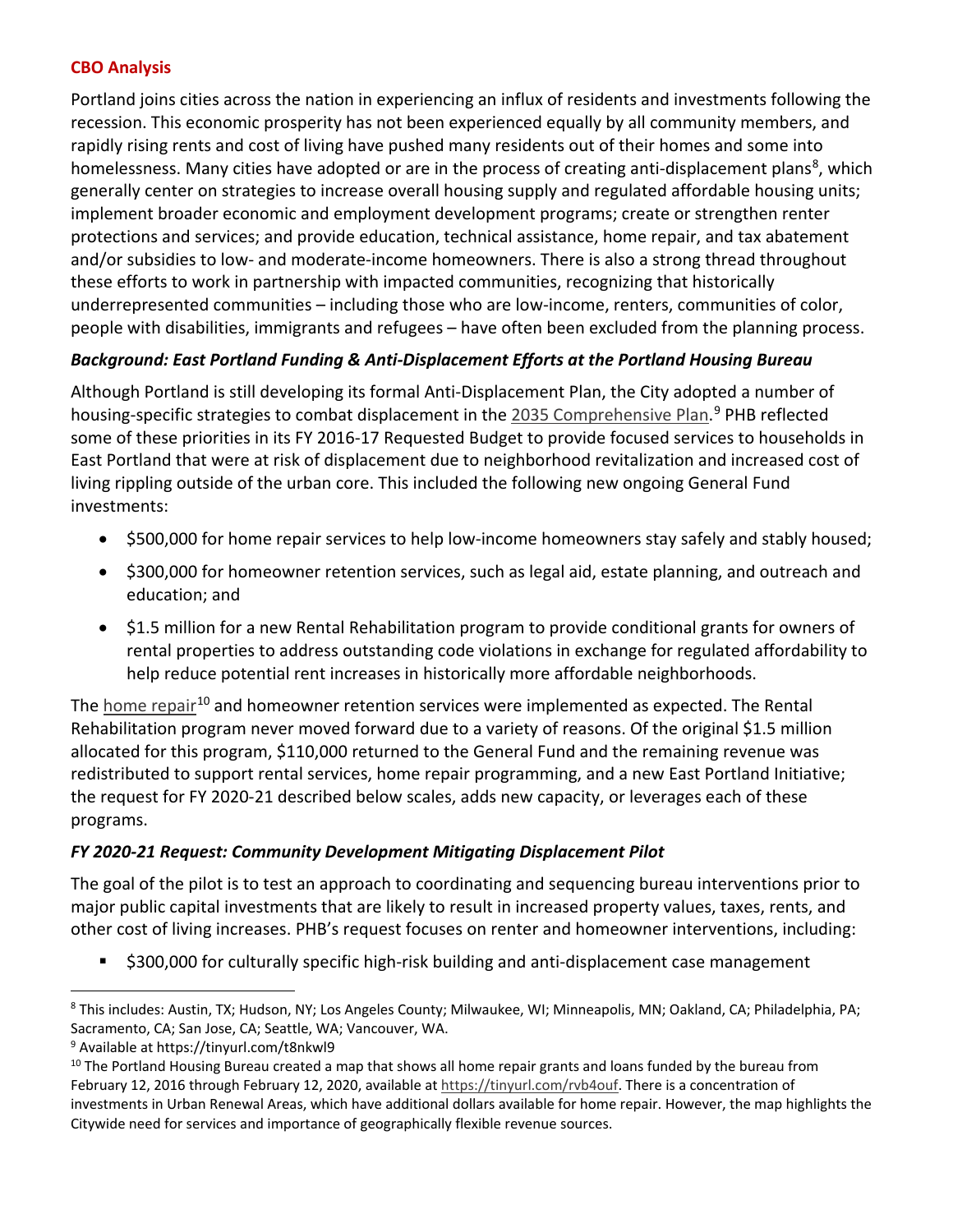services for renters in two to four buildings (serving 40 to 240 total renters), including organizing renters and providing educational and technical assistance, case management, legal assistance, rent or relocation assistance, and other services. This is modeled on two current rental services pilot programs that have shown success in utilizing community organizations to help provide wraparound services for renters. This funding would add to the \$1.9 million in PHB's base budget for rental services contracts in FY 2020-21.

- \$350,000 for homeowner interventions, including \$50,000 for community engagement (outreach and awareness strategies and workshops), \$75,000 for advocacy services, and \$225,000 for home repair resources. This funding would add to the \$6.6 million allocated in the bureau's base budget for FY 2020-21 for homeowner retention services, \$2.2 million of which can be used Citywide.
- PHB plans to integrate this work with the new East Portland Initiative, funded with approximately \$600,000 in ongoing General Fund resources realigned in the bureau's base budget in FY 2019-20. The bureau created a limited-term position and intends to allocate the remaining \$450,000 to \$500,000 for community grants for planning and feasibility studies, community development initiatives providing stabilization and anti-displacement services, and building organizational capacity to include historically underrepresented and underserved communities in planning and development.

CBO has reviewed the requests from BPS, Prosper, and PHB both independently and collectively to develop a recommendation. CBO recommends funding BPS' request for personnel to continue initial planning and coordination, which is critical to ensuring the overall success of the City's anti-displacement strategy. CBO also supports the concept of the proposed pilot, recognizing that it is an experimental coordinated approach that builds on successful strategies related to business support, rental services, and homeowner retention. It is not entirely clear how success of the pilot will be measured, acknowledging that it is incredibly difficult to track the movement of specific households and distinguish voluntary migration from involuntary displacement due to increased rent or loss of community. However, it is possible to assess the outcomes of specific programs, such as the percentage of homeowners retaining their housing one year after receiving home repair services (a measure already tracked by PHB for existing programming).

In addition to Council's option to allocate one-time General Fund to support this work, CBO notes the following considerations for PHB's portion of the ask:

- The Rental Services Office anticipates underspending in the current fiscal year, and will be working with service providers to identify carryover in the Spring Supplemental Budget. Given the level of dedicated ongoing funding projected to be available to the Rental Services Office through the new Rental Registration Fee, there will be less reliance on one-time resources to support services. As such, one-time carryover could be programmed to support one-time services through the pilot.
- As the East Portland Initiative has not yet started, the bureau will be requesting carryover of most of the FY 2019-20 allocation for this program (a total of \$600,000) in the Spring Supplemental Budget. These resources could be programmed to fund the first year of the pilot, as the goals of the pilot strongly align with the goals of the original funding allocation back in FY 2016-17. The tradeoff would be the size and number of the grants awarded under the East Portland Initiative.
- **There may be some potential overlap in, if not the work itself, the organizations that would** participate the East Portland Initiative and BPS' broader community engagement efforts related to the Anti-Displacement Action Plan. [BPS' Requested Budget](https://www.portlandoregon.gov/cbo/article/752708) notes that the bureau will partner with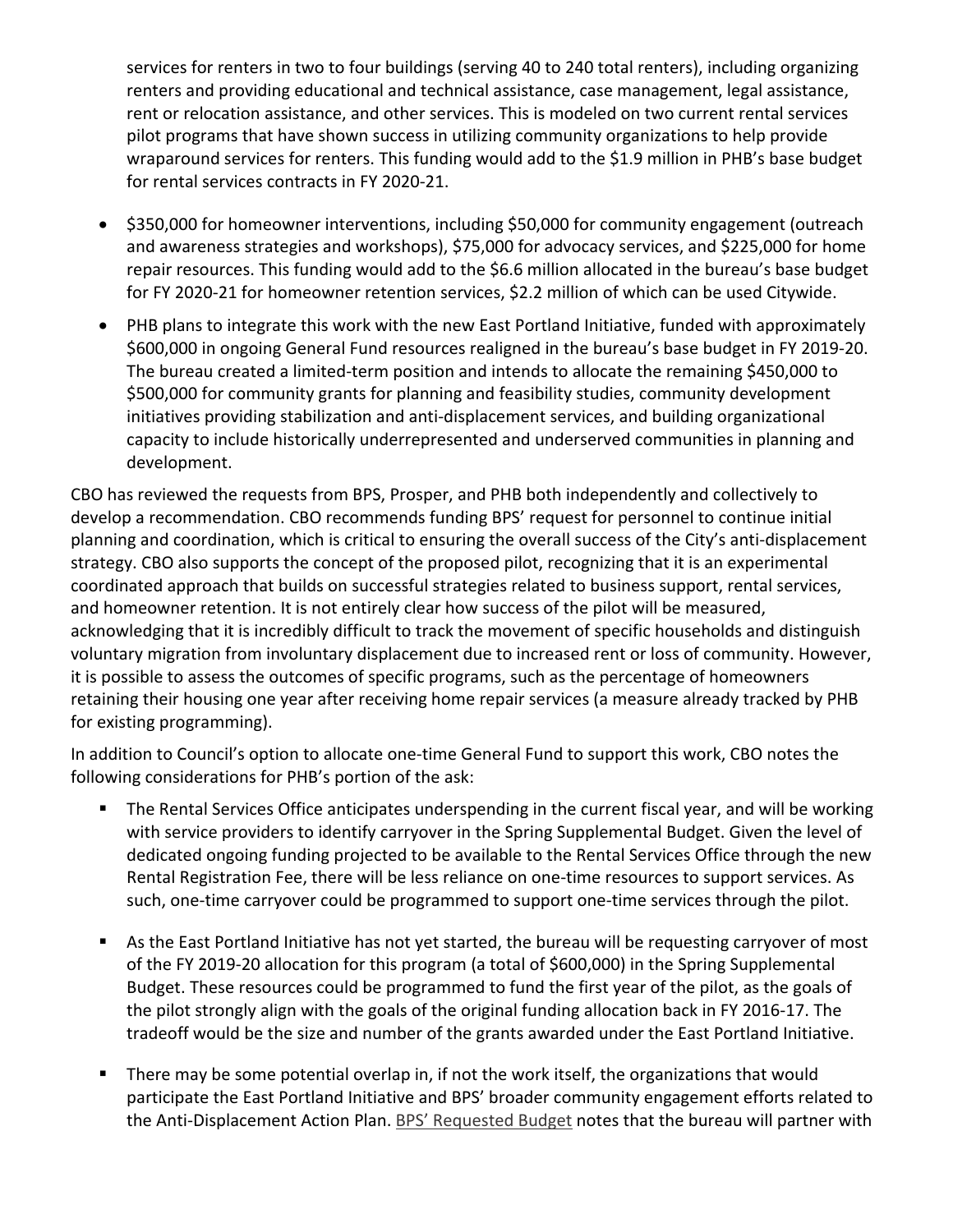the Anti-Displacement PDX Coalition to help build capacity within East Portland and other historically under-served areas to meet the needs of those who "have experienced historical, serial, forced displacement, and those currently experiencing housing, commercial, or cultural instability."<sup>[11](#page-8-0)</sup> This is similar to CBO's understanding of the intent behind the East Portland Initiative outreach.

While the request addresses a clearly defined and pressing need, the extent of the impact and effectiveness of the proposal is hard to quantify and may take years to determine. In addition to the uncertainty around impact, CBO is concerned about potential future costs that may be required to sustain and ensure this investment has the intended impact and/or meets community expectations once the work has begun.

However, CBO recognizes the time-sensitive nature of this type of proposal given our current stage in the development cycle, and notes that the proposal addresses one of the Mayor's priorities for FY 2020-21 and is related to an adopted City policy. As a result, CBO is supportive of this proposal; given aforementioned concerns, CBO is not recommending a specific dollar amount to be allocated to this proposal. Rather, CBO recommends the Council determine the appropriate scale of new resources versus carryover or existing resources that should be allocated to this effort based upon Council priorities and available funding.

CBO also notes that allocating new resources may set both short- and long-term expectations from the community about maintaining increased service levels. As mentioned above, the bureaus intend to request one-time resources again in FY 2021-22 and FY 2022-23; it is not clear if the full \$3.4 million is required to test the pilot or if funding may be scaled based on available resources. If the pilot is successful, replicating the approach would require Council to either allocate additional ongoing resources or direct the bureau to prioritize this work within its existing budget, driving other service level tradeoffs.

CBO also recommends that the bureau, City Council, and other partner bureaus prioritize the creation of a detailed workplan in order to clearly articulate when project deliverables can be expected, and how those deliverables may create a demand for additional resource. CBO also strongly recommends that the bureau secure a financial commitment from bureau partners and/or Council before establishing community expectations that will require a new operational or financial commitment to fulfill.

#### **Joint Communications PIO**

*DP 9609, \$131,000, extension of 1.0 FTE* 

#### **Request Summary**

PHB's FY 2019-20 budget includes one-time funding for a new communications position to be co-located in the Joint Office of Homeless Services (JOHS). The position has not yet been filled, but is expected to work with staff from PHB, the JOHS, and City elected offices to develop and maintain online and social media content, convey marketing and media strategies, and implement community engagement programs. The bureau is requesting to extend the position through FY 2020-21.

#### **Offset Summary**

Since the position has not yet been filled, the bureau will have at least eight months of vacancy savings that could be carried over into FY 2020-21 to offset the full-year cost.

<span id="page-8-0"></span><sup>&</sup>lt;sup>11</sup> Bureau of Planning & Sustainability FY 2020-21 Requested Budget, page 5. Available at [https://www.portlandoregon.gov/cbo/article/752708.](https://www.portlandoregon.gov/cbo/article/752708)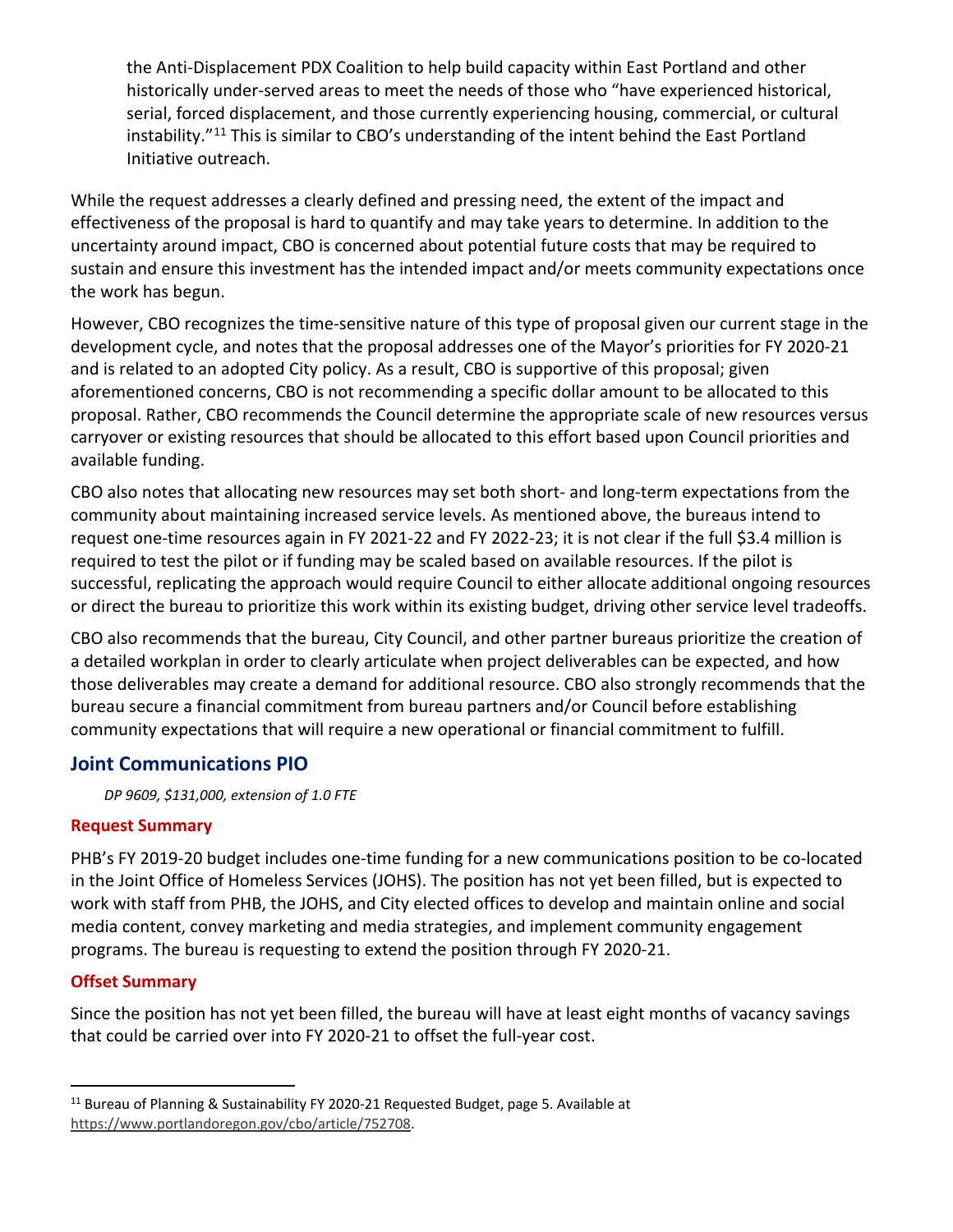#### **CBO Analysis**

The Joint Office of Homeless Services is also requesting joint City and County resources to fund a new Community Engagement position, described in further detail in the JOHS review. The combined requests highlight an ongoing need identified by elected officials to engage with the broader community on the issue of homelessness. As the position has not yet been hired, it is not possible to provide further analysis on the success, challenges, or opportunities associated with this workload.

Combined with carryover dollars, this communications position could be extended through the end of FY 2020-21 for an additional approximately \$55,000<sup>12</sup>, which could be funded either through additional likely underspending or new one-time General Fund dollars. CBO recommends that Council also consider how to utilize existing staff capacity across the Portland Housing Bureau, Joint Office of Homeless Services, elected officials' offices, Office of Community and Civic Life, and relevant County offices to fulfill the goals of the requests.

#### **CBO Recommendation: \$0 ongoing | \$0 one-time | 0.00 FTE**

<span id="page-9-0"></span> $12$  Vacancy savings will depend on actual compensation for the employee hired.